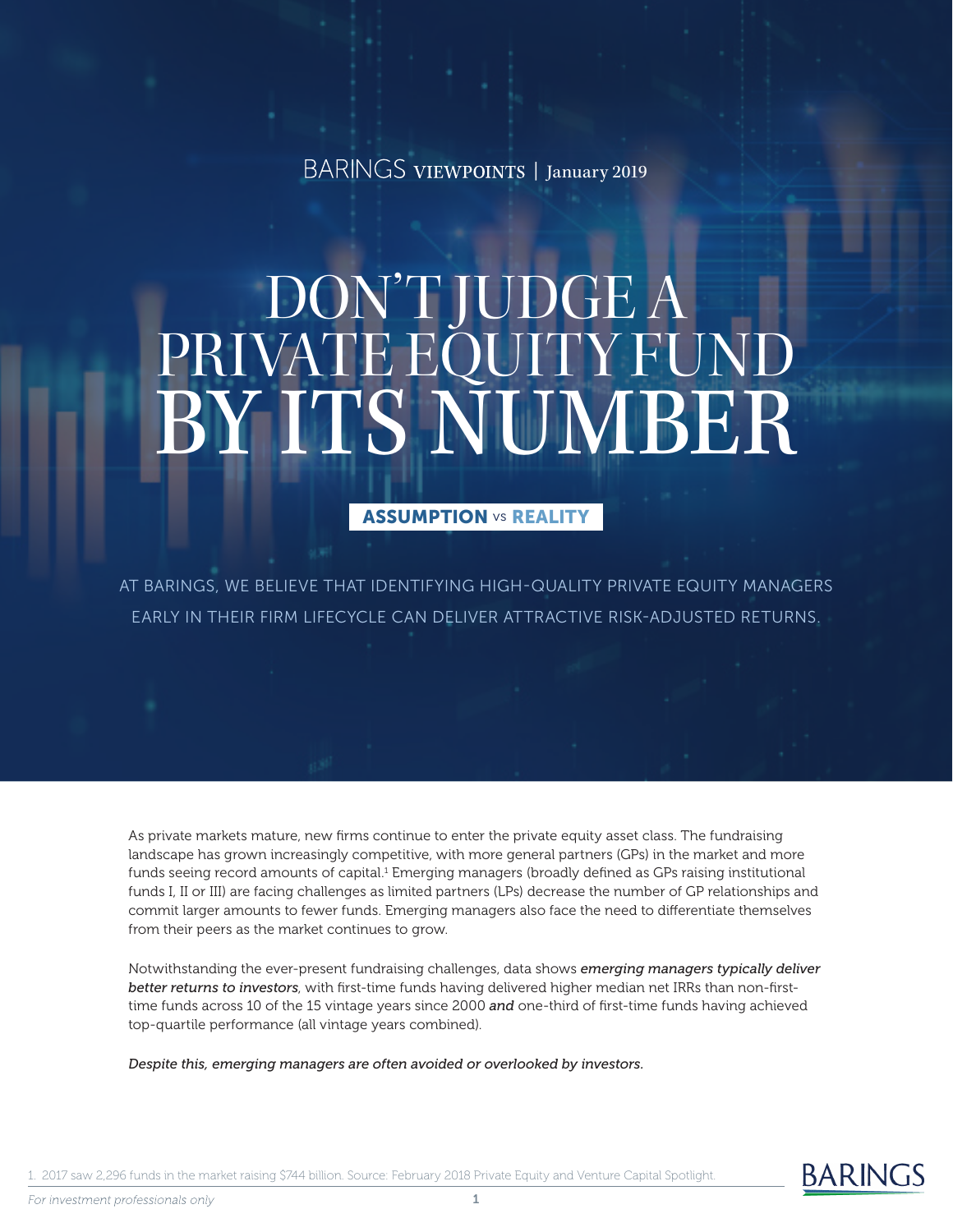#### **Challenging common assumptions**

Almost half of all investors have chosen not to invest in first-time funds, many also avoiding Funds II or III, due to some common misconceptions around emerging managers, including the belief that all such managers are unproven investors with no track record, far too risky and vastly under-resourced.

#### *Larger funds are positioned to generate higher returns.* ASSUMPTION:

As PE funds in general grow larger and more established, the likelihood of a "home run" or a "strikeout" that makes or breaks the overall performance of the fund decreases. Performance tends to gravitate toward the mean versus the upper or even the bottom quartile. REALITY:

> Investors who assume that investing in the biggest funds will deliver the best returns may well be disappointed. In actuality, the performance of those funds is more likely to be middling or mediocre, often landing in the 2nd or 3rd quartile.<sup>2</sup>

This sobering truth has been exacerbated by a trend of steadily declining median PE returns over the past  $15–20$  years. $^3$  Competition in the space has intensified and as a consequence, on an absolute basis, a 2nd- or 3rd-quartile performance ranking is meaningfully lower today than it was a decade ago and may fall short of meeting many investors' return objectives. That is precisely why it is more necessary than ever for investors to pursue 1st- or at least 2nd-quartile performance potential.

*"Investors who assume that investing in the biggest funds will deliver the best returns may well be disappointed."*

#### ASSUMPTION:

REALITY:

*An established brand name manager is typically a safer pair of hands.*

Performance for more mature fund managers has been trending toward the median. As managers mature and as subsequent larger funds are raised, fund performance has historically declined relative to previous performance.<sup>4</sup> For the largest and most mature funds (Funds IV-XIII), performance often declines over time, resulting in the relative performance of these funds increasingly falling into the middle quartiles. This trend is often due to a shift in focus by the GP. Previously focused on fewer companies, spending 100% of their time on that portfolio, the GP now has multiple funds in various stages of the lifecycle (fundraising, investing, portfolio management and exiting) that demand their focus. With partners moving up and teams moving on, the original track record associated with a brand name is often no longer attributed to the remaining management executives.

We believe investors' widespread avoidance of emerging managers is a missed opportunity. Many such managers have identified and invested in smaller businesses that are often overlooked by the mainstream market. They have been able to drive attractive operational results utilizing differentiated strategies that could only be executed by small, dynamic and nimble teams.

In our view, emerging managers are typically hungry for success. As a group, we believe they tend to be more entrepreneurial and motivated than their more established counterparts, often seeking to create something new and innovative with the potential to generate higher returns for investors.

2. Source: 2018 Preqin Global Private Equity and Venture Capital Report.



<sup>3.</sup> PitchBook 2017 PE & VC Fundraising Report. As of August 1, 2017.

<sup>4.</sup> PitchBook 2017 PE & VC Fundraising Report. As of August 1, 2017.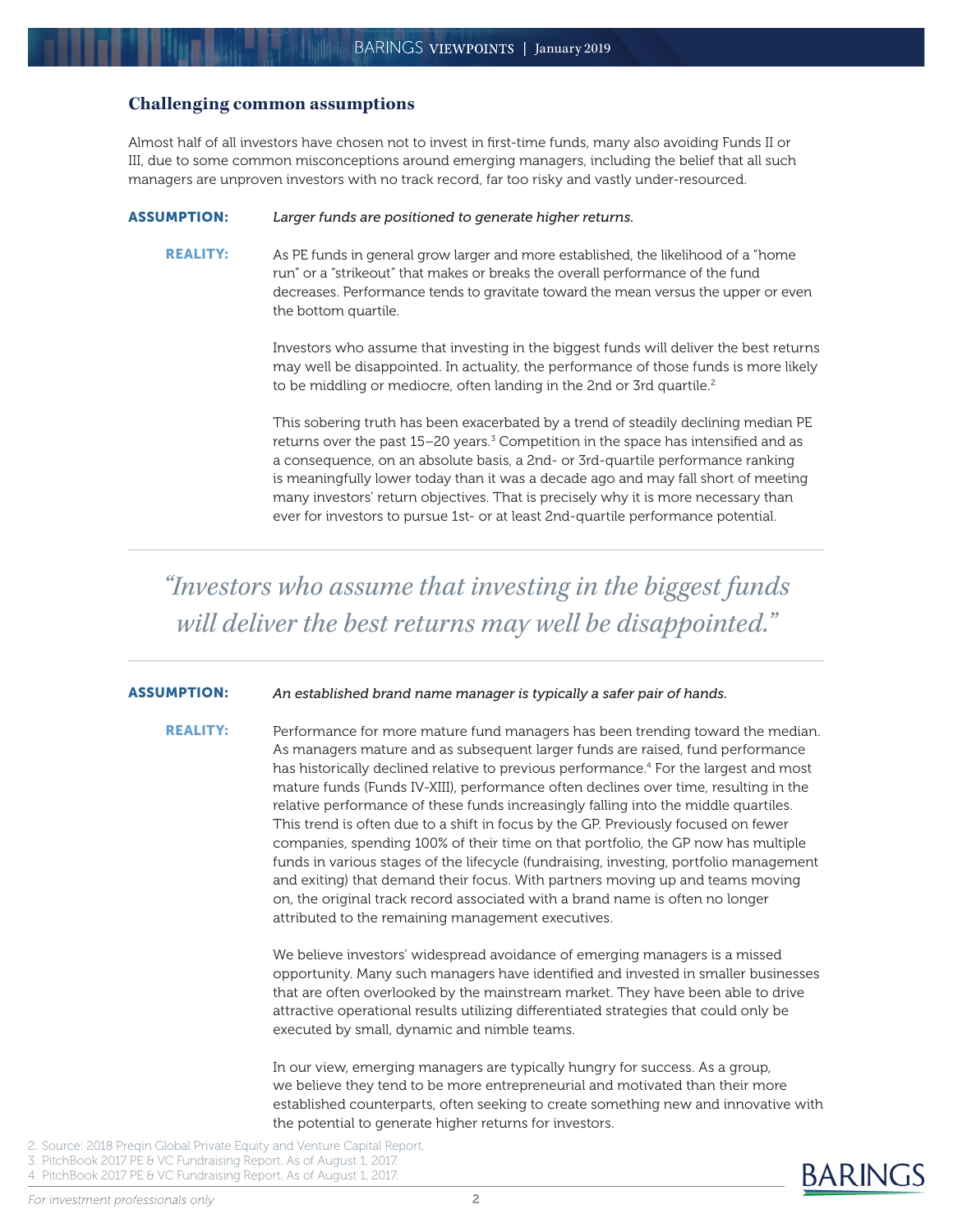*"Where investors have been quick to invest, Barings has maintained a highly disciplined investment approach."* 

# WHAT ABOUT DIVERSE MANAGERS?

#### ASSUMPTION:

*Investing in diverse managers compromises returns.*

REALITY:

Embedded in many investor assumptions is a belief that there is a performance cost to investing in emerging or diverse managers. Within the emerging manager universe, there is a subset of diverse or women-led firms that have been demonstrating even stronger return potential.

According to research led by Harvard Business School, only 1.9% of private equity firms are women-owned, and they manage approximately 1.5% of total industry assets.<sup>5</sup> Minority-owned firms represent 3.7% of all private equity firms and manage 3.4% of industry assets. However, our research shows 37.5% of women-owned funds and 41% of minority-owned funds are top-quartile performers.<sup>6</sup> While those statistics would almost certainly be considered impressive by most investors, we also want to highlight the extremely small sample size of women and diverse managers within our total data set. Only 8 women-owned funds and 37 minority-owned funds highlight the extremely low penetration of these groups within the partner ranks and highlights a glaring gap in the market. That said, we believe that by overlooking diverse managers, investors may well be foregoing an opportunity to achieve outsized returns (FIGURE 1).

### FIGURE 1: QUARTILE PERFORMANCE DISTRIBUTION BY FUND CATEGORY (BUYOUTS, FUND VINTAGE YEARS 2004-2014, UNITED STATES & CANADA)\*



\*SOURCE: *PITCHBOOK 2017 PE & VC FUNDRAISING REPORT. AS OF AUGUST 1, 2017.* 

5. Source: https://bellaprivatemarkets.com/diversity-report.pdf.

6. Source: Pitchbook. Includes mature vintages (2004–2014) across North America Buyouts where performance information is available. Quartiles determined based on reported Internal Rate of Return (IRR). Women or diverse managers defined as having at least 33% woman or diverse partners. Total sample size includes 602 funds.

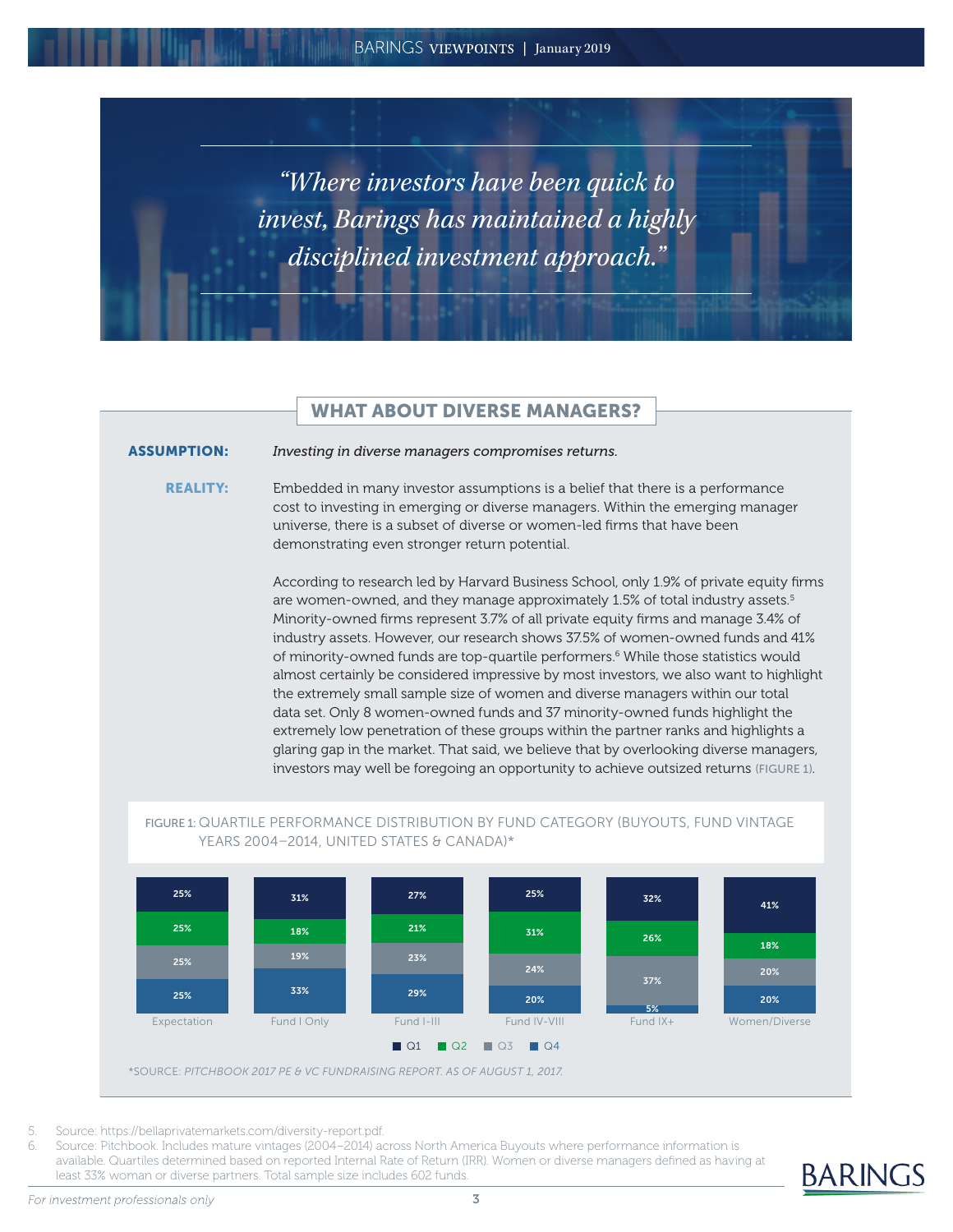#### *The PE markets are flush with cash and overheated.7* ASSUMPTION:

In absolute terms, capital flows into private equity have increased substantially in recent years. However, as LPs reduce the number of relationships and with dry powder at a record high, large/mega funds tend to garner higher allocations of the capital committed, while lower-market funds<sup>8</sup> tend to receive smaller allocations. Private equity funds with assets of \$1 billion or more accounted for approximately 75% of all capital committed to private equity in 2017 (FIGURE 2). REALITY:

> Although these large funds have dominated the market in terms of sheer dollars raised, the market is highly saturated and competitive. Lower-market funds represented approximately 15% of capital commitments raised in 2017. Astute investors recognize the need to access lower-market funds and are well positioned to identify promising fund managers with the potential to generate strong performance in the future. Investors would also be wise to dig into the investment strategy of their larger, more mature and lower-middle market managers. As fund sizes increase, it may be time for investors to consider a smaller, emerging lower-middle market manager.



FIGURE 2: PRIVATE EQUITY FUNDRAISING BY FUND SIZE (JANUARY 2010–AUGUST 2017\*)

\*SOURCE: *PITCHBOOK 2017 PE & VC FUNDRAISING REPORT. AS OF AUGUST 1, 2017.*

## **The Barings Advantage**

With increasing numbers of emerging managers entering the market, an investor is faced with the challenge of being able to track and select which managers to partner with.

With over 25 years of experience investing in emerging managers, Barings has a successful track record of selecting the top-performing managers. Through our deep network and proprietary market knowledge, we have the ability to:

- Be the first call for new teams coming together
- Confirm and evaluate a manager's performance track record
- Validate the market opportunity and strategy
- Accurately assess the nuances of team dynamics
- Evaluate operational capabilities
- Act as a preferred partner, sharing value-add capabilities and best practice knowledge

Where investors have been quick to invest, Barings has maintained a highly disciplined investment approach. We only select the managers that we believe have taken steps to help mitigate many of the common risks associated with emerging managers. Barings believes that by fostering and investing in emerging managers, attractive returns can be achieved over time.

PitchBook 2017 PE & VC Fundraising Report. As of August 1, 2017.

8. Barings defines the lower-middle market as companies with an enterprise value of between \$100 million and \$250 million.

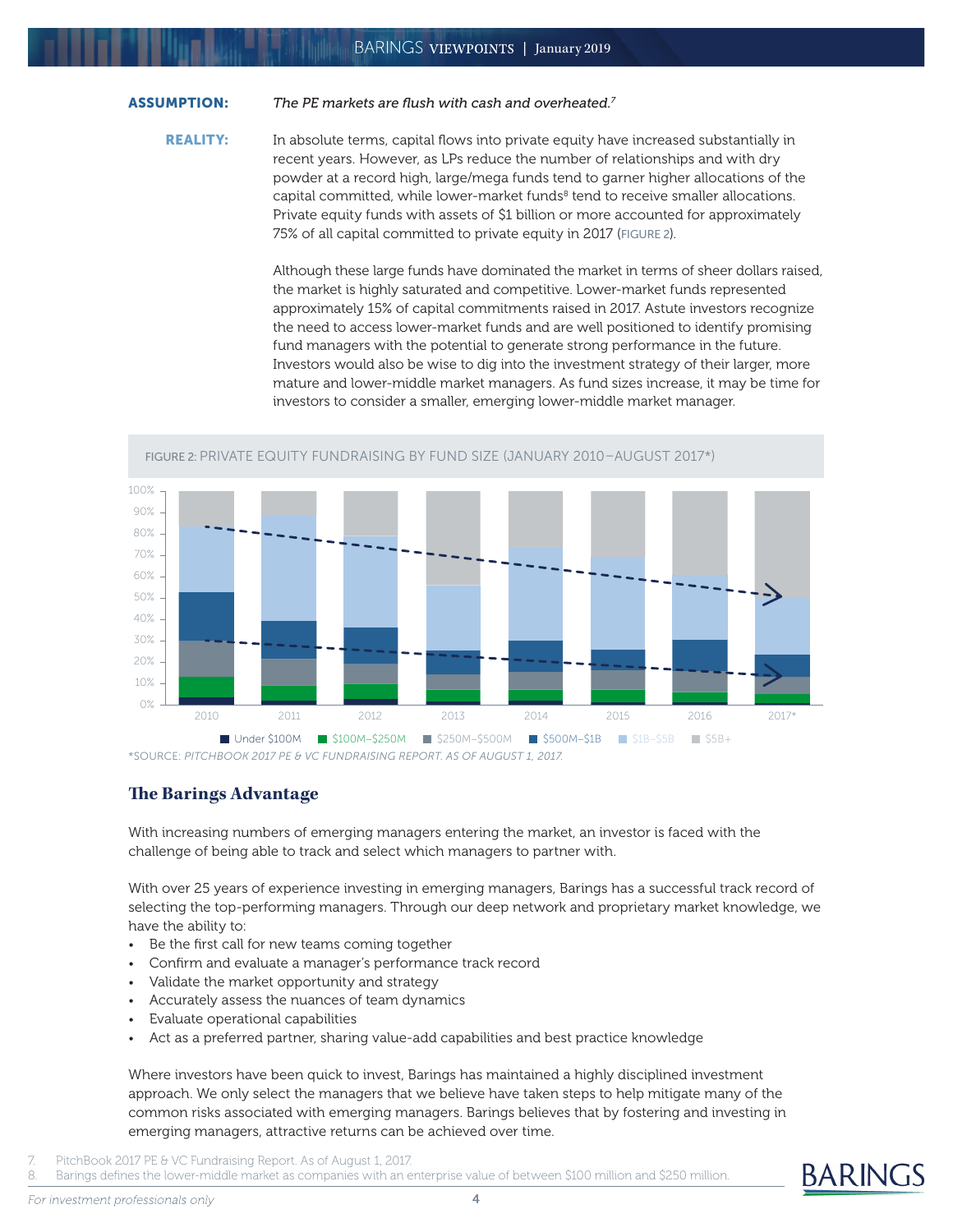# BARINGS ALTERNATIVE INVESTMENTS

EMERGING MANAGER CAPABILITIES*\**

28-YEAR TRACK RECORD EMERGING MANAGERS *of investing in*

EMERGING MANAGER **COMMITMENTS** 330+

EMERGING MANAGERS IN CURRENT PIPELINE 300+

*\*Information as of December 2018*



# **Mina Pacheco Nazemi**

#### *Managing Director*

Mina Pacheco Nazemi is a member of Barings Alternative Investments, a global real estate, private equity and real assets platform. Mina is part of the Funds & Co-Investments team and is responsible for overseeing all co-investments. She is also responsible for originating, underwriting and monitoring primary fund, coinvestment, and secondary fund opportunities for private equity and real assets. Mina has worked in the industry since 1998 with experience as a General Partner and Limited Partner investor in private equity and focused on underwriting direct/co-investment opportunities. Prior to joining the firm in 2017, Mina held several leadership and investment positions including Co-Founder and Partner at Aldea Capital Partners and Partner and Investment Committee Member at GCM Grosvenor Customized Fund Investment Group (formerly Credit Suisse CFIG). Mina holds a Bachelor of Arts with honors in Economics and Political Science from Stanford University and her Master of Business Administration from Harvard Business School. She is an alumna of Sponsors for Education Opportunity (SEO) and Robert Toigo Foundation. She also is a board member of the Pan American Development Fund and on the alumni board of Harvard Business School.



# **Richard Spencer, CFA**

## *Head of Funds & Co-Investments*

Richard Spencer is a member of Barings Alternative Investments, a global real estate, private equity and real assets platform. Rick is the Head of the Funds  $\theta$ Co-Investments platform and a member of the leadership team. Rick has worked in the industry since 1986 and his experience has encompassed a number of positions at the firm including Head of Fixed Income Restructuring Practice, Co-Head of Private Placements and Co-Head of Mezzanine and Private Equity. He served as Vice President of Babson Capital Corporate Investors and Babson Capital Participation Investors, two public closed-end funds, and from 2000– 2016, Rick served as a voting member on the investment committee for a group of absolute return funds co-managed with Tennenbaum Capital Partners. Richard holds a B.A. in Economics and History from Bucknell University, an M.B.A. from the State University of New York at Buffalo and is a member of the CFA Institute.